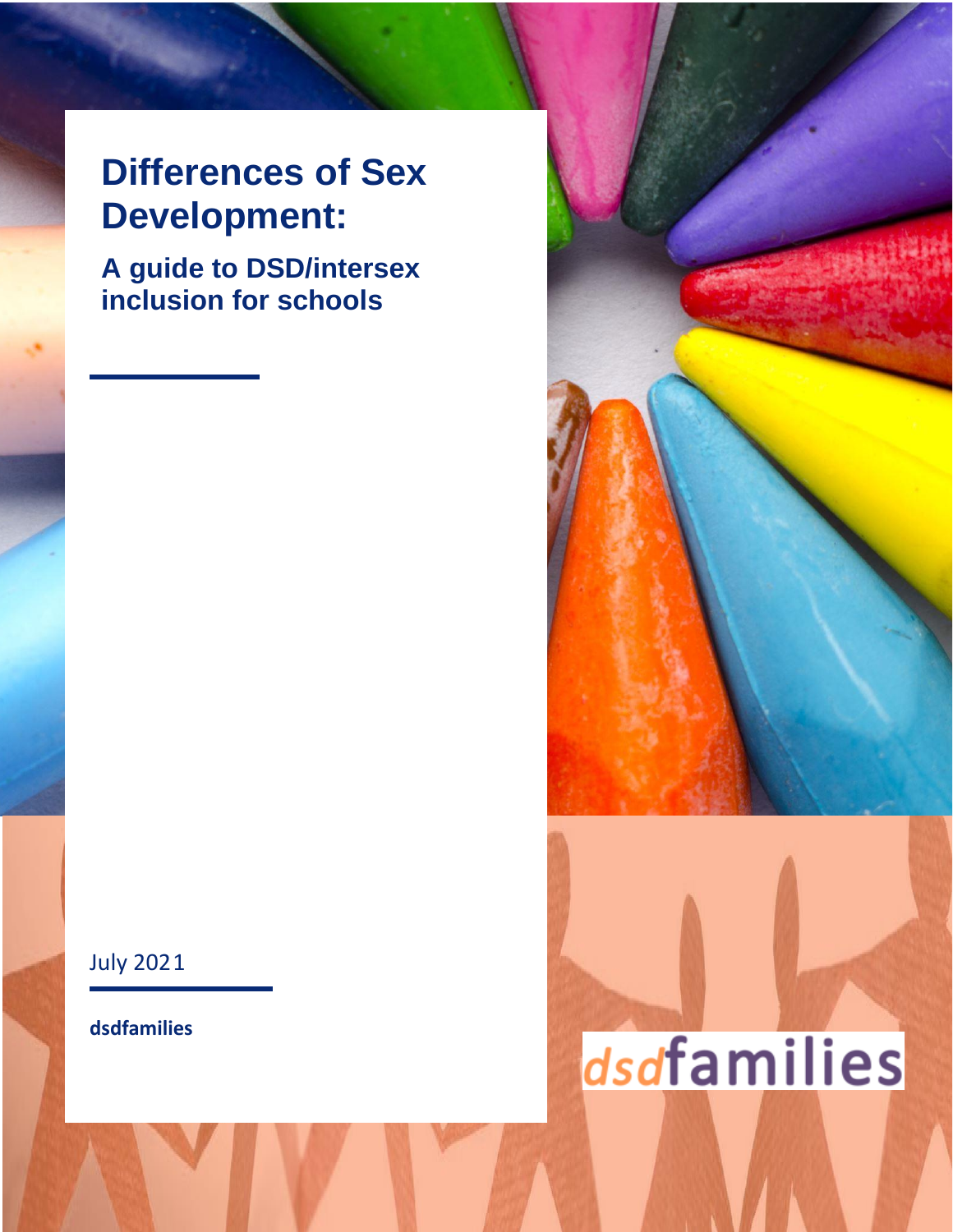## **About this guide**

This guide is about school's responsibilities to pupils with Variations of Sex Development and the broader issue of "intersex" inclusion in the school curriculum.

This is not a guide about LGBT+ issues, as Differences of Sex Development/Intersex Variations are not a form of sexuality or gender identity; they are about physical differences in a person's reproductive development and sometimes genital development.

#### **Who is this guide for?**

This guide is for:

- Teachers, school leadership teams and governors in both state and private schools
- Parents and young people with Variations of Sex Development who would like to understand their rights
- Local education authorities producing their own guidance
- Anyone who has an interest in promoting the wellbeing and academic attainment of children and young people with variations of sex development

#### **Who are we?**

Every year in the UK, approximately 150 children are diagnosed with differences of sex development (DSD) – and that means there are approximately 2,300 children living with DSD conditions in the UK. dsdfamilies is the only UK charity that specifically supports all children and young people, and their families, living with DSDs in the UK. We work together with families and their children, teens and young adults, and healthcare providers in the UK, to raise happy, confident, and well-informed young people who can speak up for the support they need.

**Throughout this guide you will also see quotes from our Youth Ambassadors, a focus group of young people living with DSD in the UK, who help to advise dsdfamilies on the focus and direction of our work.**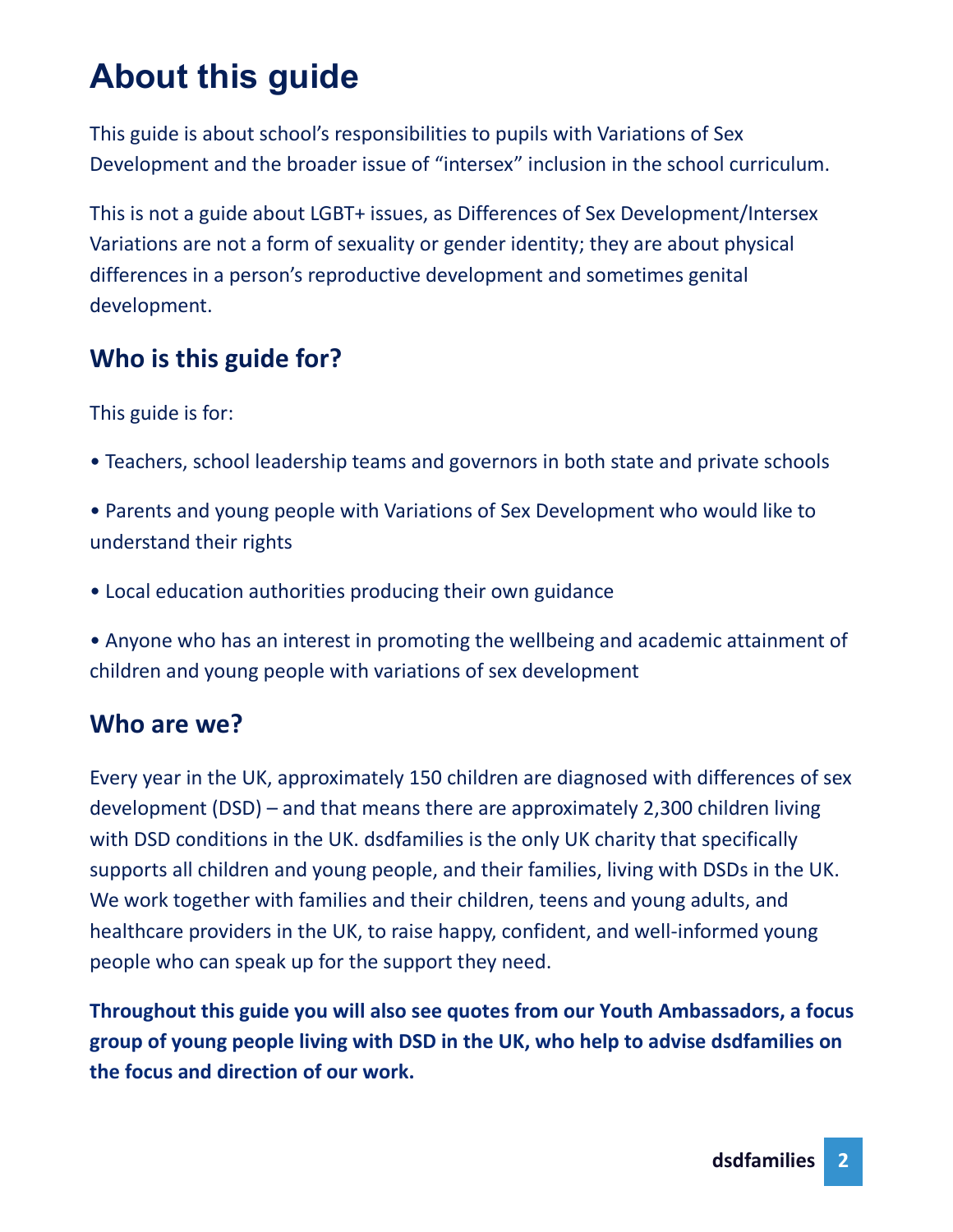#### **Key aims:**

- To understand that Variations of Sex development is an umbrella term, encompassing around 40+ different medical conditions
- To introduce some of the issues faced by children and young people with DSD and schools' legal responsibilities towards them
- To empower teachers and school leaders with the skills and knowledge to evaluate so called "intersex inclusive" resources and advice from outside agencies being presented to schools
- To explore ways that lessons can be inclusive of DSD without othering pupils

#### **Relevant Statutory guidance for schools**

- [Supporting pupils at school with medical conditions](https://assets.publishing.service.gov.uk/government/uploads/system/uploads/attachment_data/file/803956/supporting-pupils-at-school-with-medical-conditions.pdf)
- [Special educational needs and disability code of practice: 0 to 25 years](https://assets.publishing.service.gov.uk/government/uploads/system/uploads/attachment_data/file/398815/SEND_Code_of_Practice_January_2015.pdf)
- [Working together to safeguard children](https://www.gov.uk/government/publications/working-together-to-safeguard-children--2)
- [Relationships Education, Relationships and Sex Education \(RSE\) and Health](https://assets.publishing.service.gov.uk/government/uploads/system/uploads/attachment_data/file/908013/Relationships_Education__Relationships_and_Sex_Education__RSE__and_Health_Education.pdf)  [Education](https://assets.publishing.service.gov.uk/government/uploads/system/uploads/attachment_data/file/908013/Relationships_Education__Relationships_and_Sex_Education__RSE__and_Health_Education.pdf)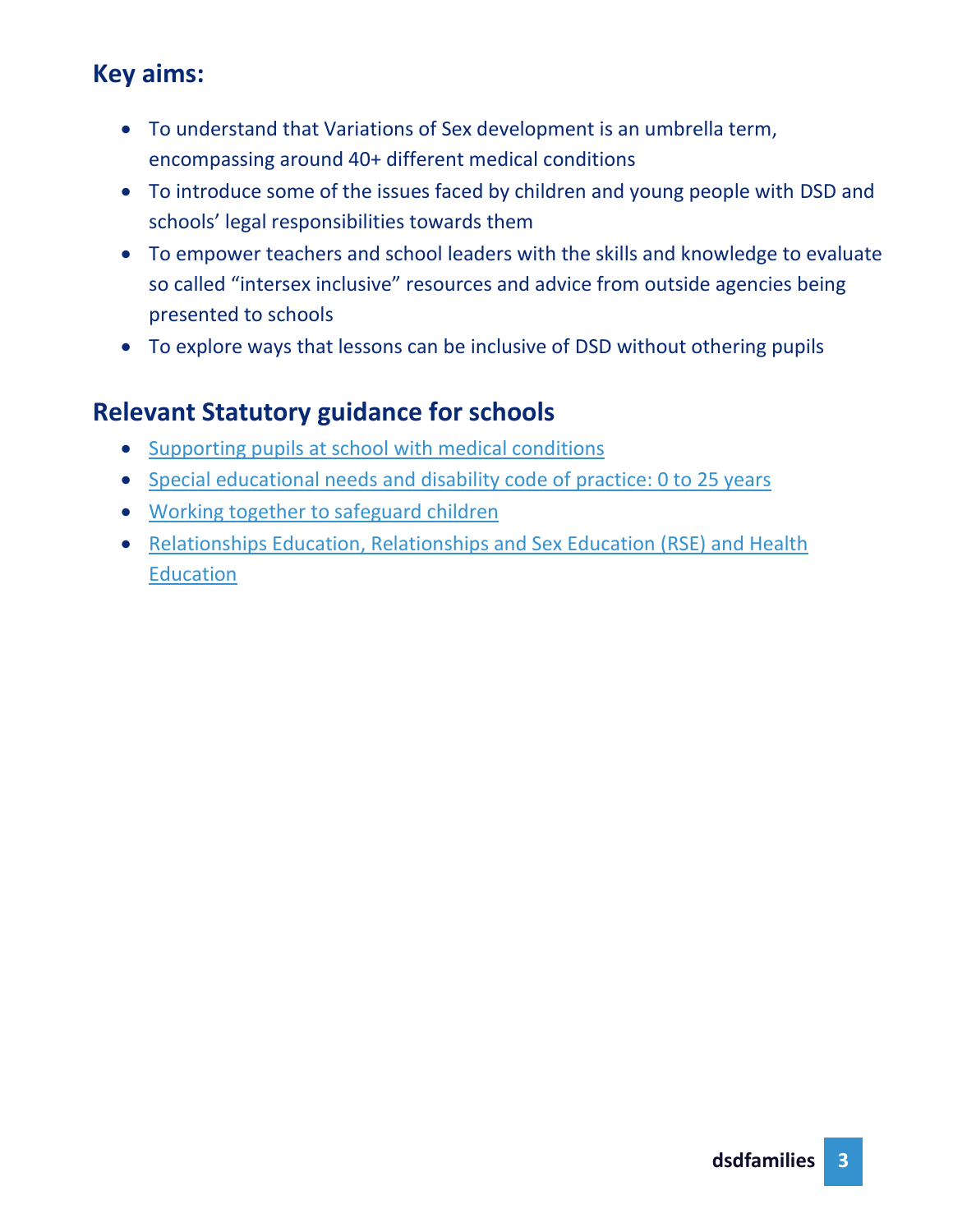#### **Table of contents**

| <b>Foreword</b>                                 | 5  |
|-------------------------------------------------|----|
| DSD/DSD/intersex - a quick summary for teachers | 6  |
| <b>Backround</b>                                | 7  |
| Inclusive language                              | 7  |
| What are Variations of sex Development?         | 8  |
| Listening to children and young people with DSD | 9  |
| <b>DSD inclusion in Schools</b>                 | 10 |
| Guidance for inclusive talk                     | 10 |
| Resources and external agencies                 | 13 |
| Practical tips for support                      | 14 |
| Supporting teachers with DSD                    | 15 |
| <b>Useful Resources</b>                         | 16 |
| <b>Further support</b>                          | 16 |
| Suggestions for further reading                 | 16 |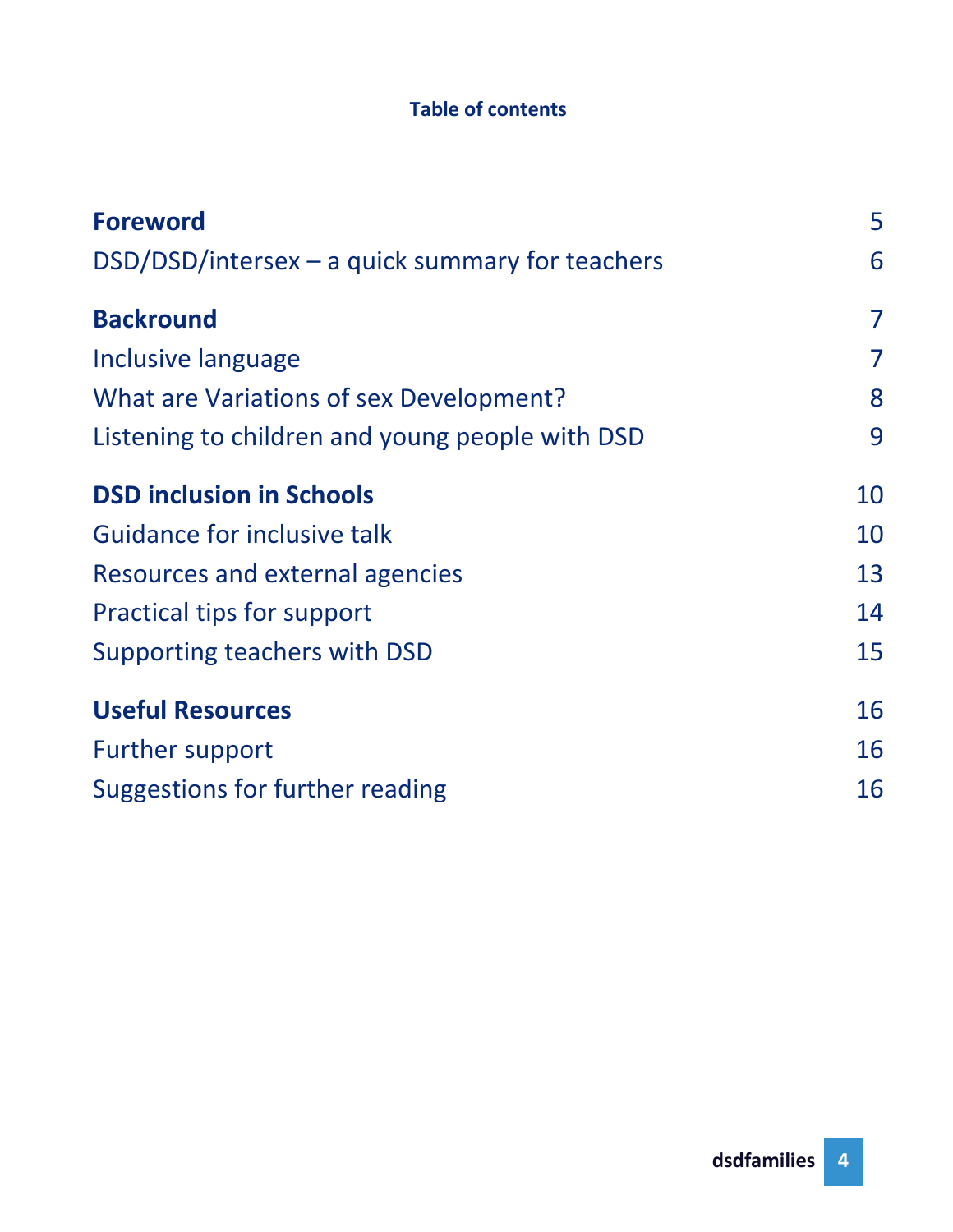#### **Foreword**

Schools can play an important role in helping children with Variations of Sex Development to become confident and happy adults. Their role is particularly key as some students with DSD may only discover they have a DSD during the school years, especially at important times for sex development, such as puberty.

Relationship and Sex Education classes and some science lessons offer a variety of opportunities for inclusive talk about people with differences in their sex development, but these need to be handled thoughtfully and sensitively.

In recent years education has had a focus on inclusion. This has been heightened by the introduction of the RSE curriculum in September 2020. At dsdfamilies we have received many emails from concerned parents and teachers about materials going into school which claim to be "intersex inclusive".

Many of these materials, while well meaning, are not written by people with any expertise in supporting children and young people with DSD. This means a lot of the materials contain misleading or outdated information and are not representative of the experiences of children and young people with DSD.

**Schools have a statutory responsibility to properly support children with medical conditions under Section 100 of the Children and Families Act 2014.<sup>1</sup>** As schools may not be aware of pupils with DSD in school, it is important that teachers are particularly mindful in discussions around this issue and the "talk about it as though someone in the room is living it" rule should be a guiding principle.

> **Golden rule: Talk about it as though someone in the room is living with it.**

This guide aims to provide teachers and other education providers with an overview of Variations of Sex Development, the needs and experiences of children and young people with DSD, and an understanding of schools' responsibilities, both in terms of curriculum content and day to day support of pupils with DSD.

**<sup>1</sup>[https://assets.publishing.service.gov.uk/government/uploads/system/uploads/attachment\\_data/file/803956/suppor](https://assets.publishing.service.gov.uk/government/uploads/system/uploads/attachment_data/file/803956/supporting-pupils-at-school-with-medical-conditions.pdf) [ting-pupils-at-school-with-medical-conditions.pdf](https://assets.publishing.service.gov.uk/government/uploads/system/uploads/attachment_data/file/803956/supporting-pupils-at-school-with-medical-conditions.pdf)**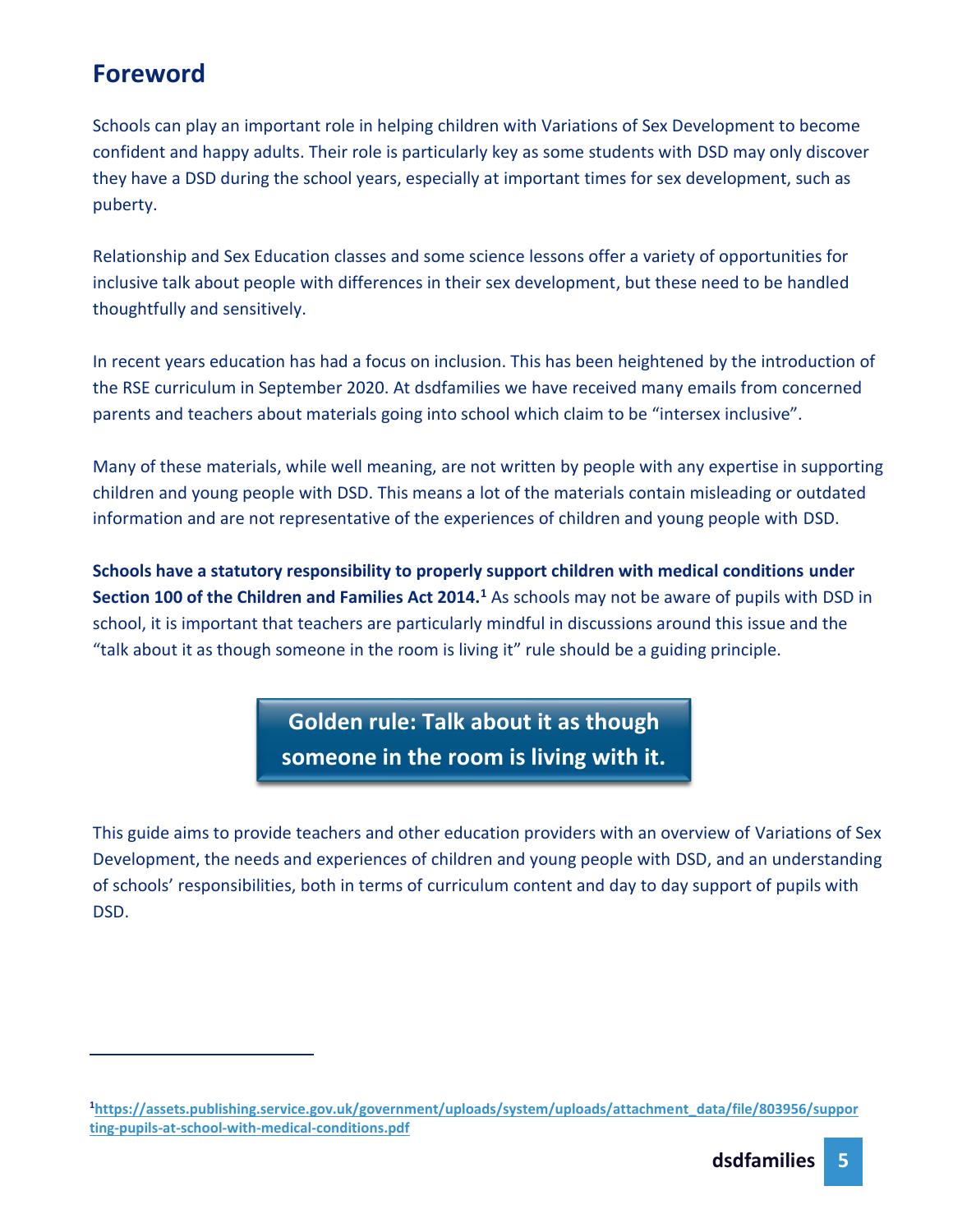#### **DSD/intersex inclusion – a quick summary for busy teachers**

- DSD (sometimes also known as DSDs or intersex variations) is an umbrella term for 40+ congenital medical conditions that affect the development of sex characteristics and sometimes the genitals.
- Schools have a statutory responsibility to properly support children with medical conditions under Section 100 of the Children and Families Act 2014. As schools may not be aware of pupils with DSD in school, it is important that teachers are particularly mindful in discussions around this issue.
- Young people with DSD will have a variety of experiences and needs, depending on their specific diagnosis, sex and age, etc.
- Language is a complicated issue, schools should be mindful of how young people may use language to describe themselves and avoid imposing terms like "intersex", which may alienate or further stigmatise pupils.
- When talking about puberty, sex development and reproduction, try to avoid phrases like "all girls…", "all boys". Use "most/some" language and acknowledge that for some pupils this may be different.
- Acknowledge different types of families and different ways people build families. This is especially important for children with DSD who have fertility issues, as well as being inclusive of children in families where a parent may have a DSD.
- If a child requires separate toilet or changing facilities, try to accommodate this.
- Respect the privacy of pupils and staff with DSD.
- Avoid resources and external agencies that use "intersex" in a tokenistic or inaccurate way if you're not sure, it would be best to leave intersex/DSD out of lesson plans. This is especially important if schools are planning on covering LGBT+ issues.
- Remember the golden rule; **Talk about it as though someone in the room is living with it.**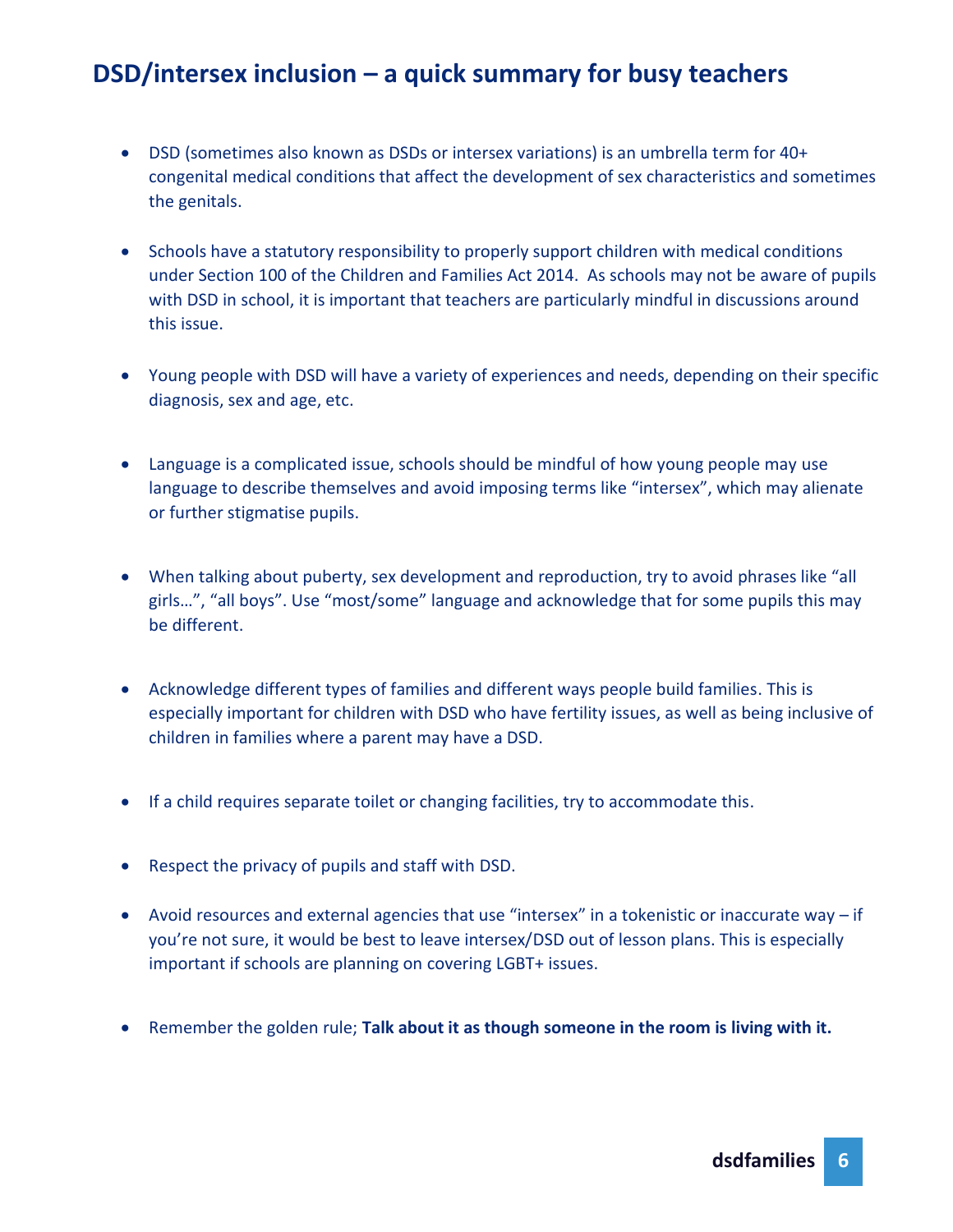## **Background**

#### **An important note about inclusive language**

Language is a complex issue in the area of Differences of Sex Development/Intersex variations. **This is especially true for children and young people, many of whom may not even know the word "intersex" or may not like it**. <sup>2</sup> Some young people can find the word particularly stigmatising and difficult. dsdfamilies have heard of children with DSD having panic attacks when finding out that they may be labelled as intersex.

*"I wouldn't say intersex has any connotation with it, but it does kind of have the notion of an 'otherness' which can be quite difficult to tell children about."* **(dsdfamilies youth ambassador)**

This guide will sometimes refer to the term "intersex", as this is often the term schools have met in other training materials. It is important to remember that few who are diagnosed with a DSD uses this term themselves.

This guide will also refer to the umbrella term DSD (Difference of Sex Development). This is the term used by the NHS<sup>3</sup>, although not everyone likes it because of its association with an earlier term "Disorders of Sex Development". Most young people will use diagnostic specific labels, e.g., CAIS, PAIS, CAH, MRKH, Klinefelter's, Turner Syndrome, gonadal dysgenesis, and penoscrotal hypospadias.<sup>4</sup>

However, we note that many of our young people also prefer the term Variation of Sex Development. We would encourage schools to be guided by young people living with DSD, and meet them where they are at, by using either DSD or VSD. The most important thing is not to impose any terms that may make young people feel uncomfortable or excluded.

*"…there is, not a stigma, but a sense of otherness, and some people don't really like it. So, I think it is good to keep with DSD or variations of sex development. Those terms seem more clinical and easy for a child to understand."* **(dsdfamilies youth ambassador)**

**<sup>2</sup> <https://www.tandfonline.com/doi/10.1080/19419899.2018.1453862> 14% of the young people spontaneously said they had never heard the term intersex before, only three identified as Intersex, and slightly more than a third liked 'Intersex' or did not mind it. 50% of young people and their parents found the term to be problematic <sup>3</sup> <https://www.nhs.uk/conditions/differences-in-sex-development/>**

**<sup>4</sup> The DSD listed in this guide are some of the most common that schools may come across. The dsdfamilies website has a more detailed list, with explanations about each DSD, available here [https://dsdfamilies.org/parents/what-dsd/brief](https://dsdfamilies.org/parents/what-dsd/brief-overview)[overview](https://dsdfamilies.org/parents/what-dsd/brief-overview)**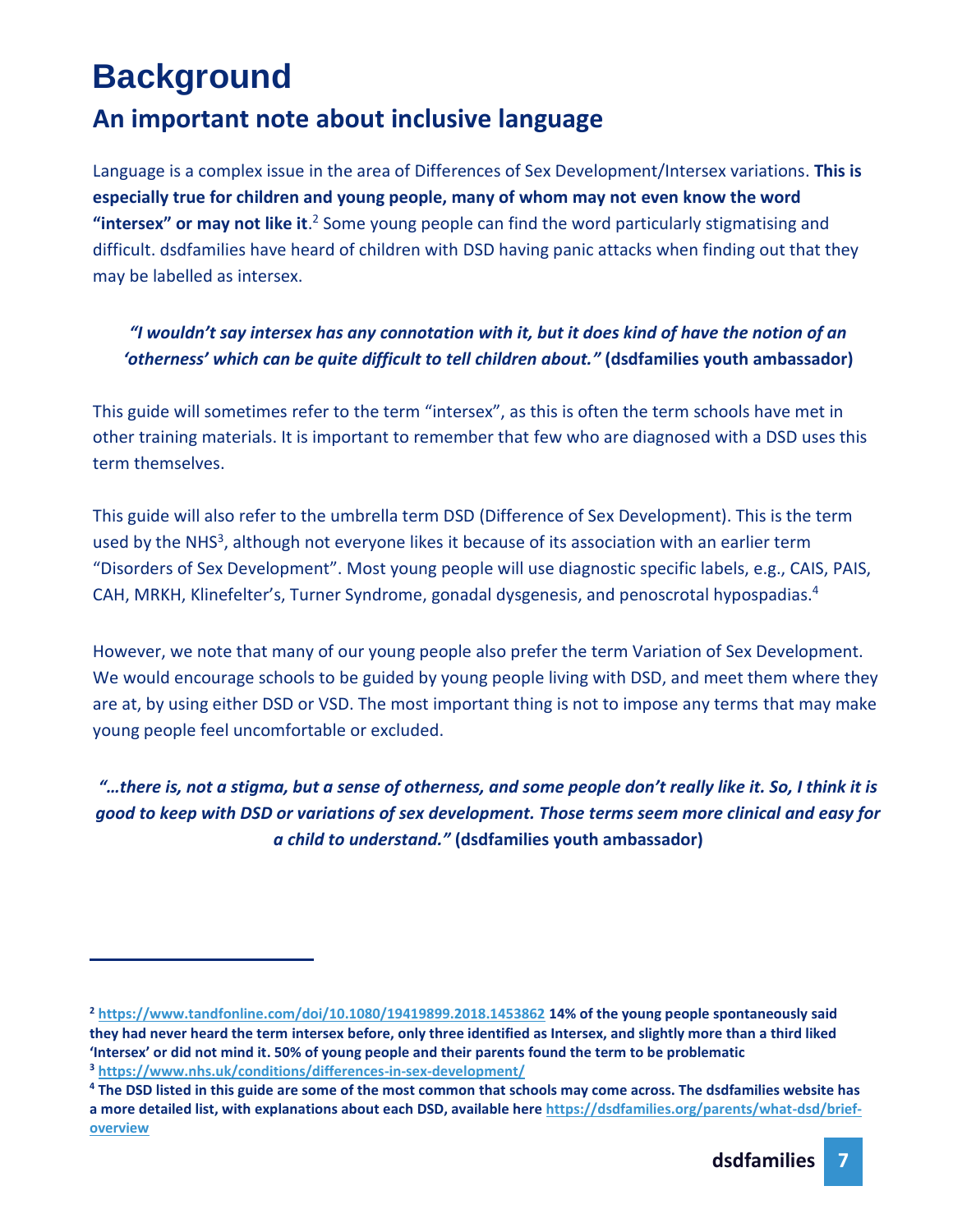#### **What are Variations of Sex Development?**

Variations of Sex Development (DSD) is an umbrella term that brings together a range of 40+ biological conditions which affect sex-linked chromosomes, hormones (i.e.: testosterone/oestrogen) and/or the development of the genitals and reproductive organs.

The prevalence of DSD varies widely between conditions. It also depends on how DSD is defined.<sup>5</sup>

In the UK, once every three days, a midwife will spot that a baby might have a DSD because they cannot observe without further specialist input whether the genitals of a new-born are those of a little girl or a little boy. Perhaps the clitoris might be swollen or larger than usual or the penis might be smaller than usual. This relates to just under 0.02% of the population.

In other DSD conditions the external genitals have a typical appearance and only the internal organs or the chromosomes may not be as expected.

Some DSD conditions are not diagnosed until puberty or may never be diagnosed. This includes conditions such as: MRKH, Klinefelter's Syndrome and Turner Syndrome which are much more common and relate to approx. 0.2% of the population. When including Late-Onset CAH (which some describe as similar to Polycystic Ovarian Syndrome) to the above conditions this affects up to 1.7% of the population.

Sometimes people talk about 'Intersex' and use a much broader definition that relates to lived experience. This can sometimes be misunderstood to mean that "intersex" is about identity or gender. It is important for schools to understand that these are unrelated issues, and to not let the needs of children be overlooked by this confusion.

*"Going to school after he was bullied for having a small penis and talking about his biological development but also the psychological impact on us as a family was awful in one way, but on the other hand it was almost like a release, with the headteacher kindly saying 'wow, and you managed to carry all that just on your own' .The fact she then went on to talk about gender dysphoria and 'intersex' wasn't helpful, and again, I wish I was better prepared to explain that these variations aren't about identity."* **(dsdfamilies parent)**

**<sup>5</sup> <https://www.bbc.co.uk/sounds/play/m000222z> This interview for BBC Radio 4's More or Less with endocrinologist Dr Bernard Khoo discusses why the 1.7% figure is probably too high and highlights the importance of specific diagnostic language rather than seeing "intersex" as a homogenous group**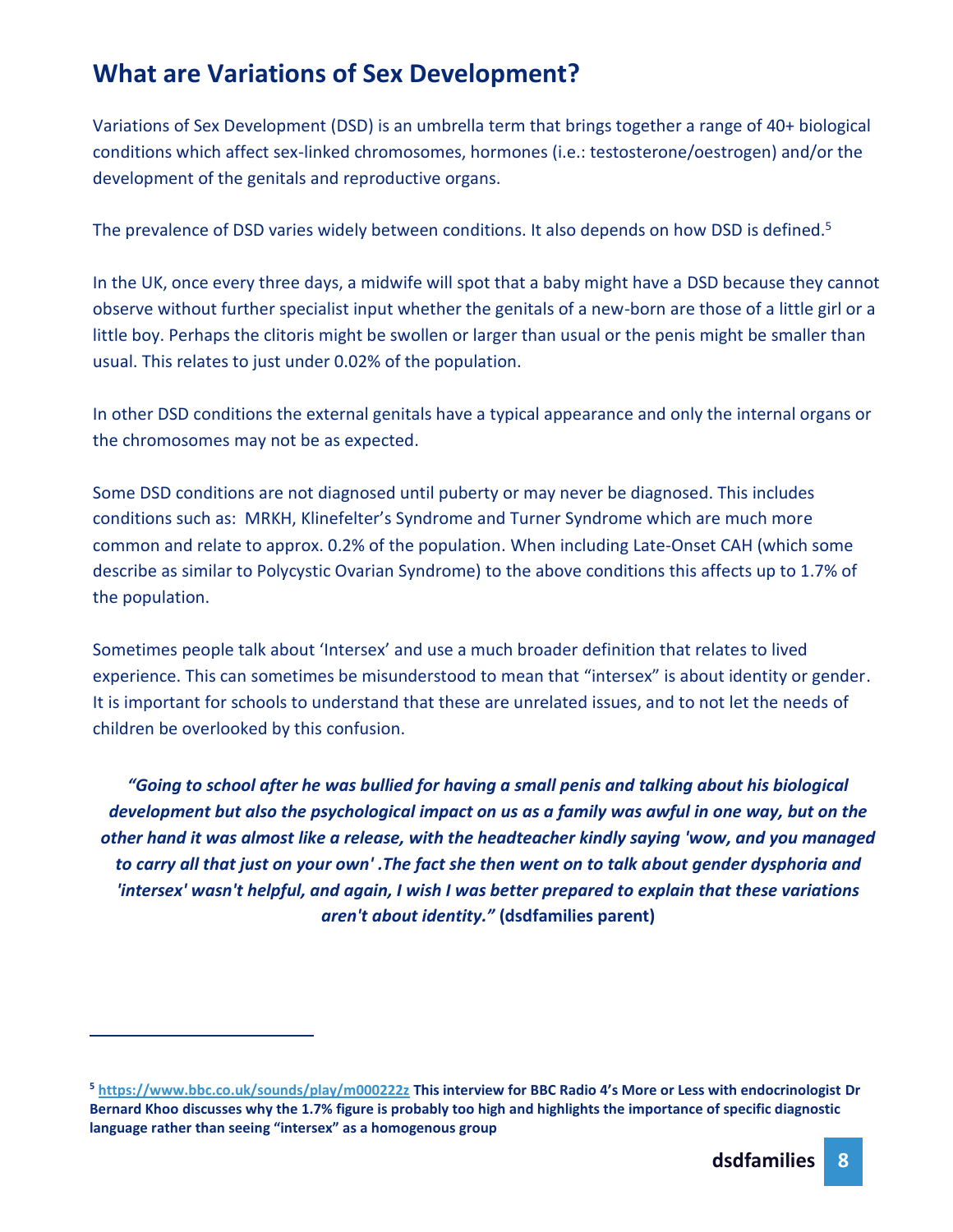#### **Listening to children and young people with DSD**

Over an 18-month period, dsdfamilies consulted with 194 children, young people and adults living with different sex development.<sup>6</sup>

Young people noted how some variations need close medical management whereas others do not. Some of those not needing regular medicines or emergency treatment felt their variation was '*private business*'. Other teens were unclear about whether schools knew or not.

Most concerns of young people were related to their healthcare, the lack of peer support, and the way 'DSD/Intersex' is reported in the media.

A focus group discussed their school experiences and young people were clear that they:

- **Want to be treated like everyone else.**
- **Want their differences of sex development to be part of the curriculum, but not as a 'special' topic, just acknowledged; and,**
- **Want teachers not to generalise – everyone is a unique individual, not everyone will have periods or will be able to have their own children and all bodies are different.**

*"One thing I liked about this discussion… I just liked… these issues are unspoken. No one really asks anyone like 'are you comfortable with the term intersex? Are you comfortable with comparing yourself to LGBT?' and I like that, you are asked, and it is important that we have our own say."* **(dsdfamilies youth ambassador)**

**<sup>6</sup> <https://dsdfamilies.org/application/files/6715/5403/9993/dsdfreport-2019.pdf>**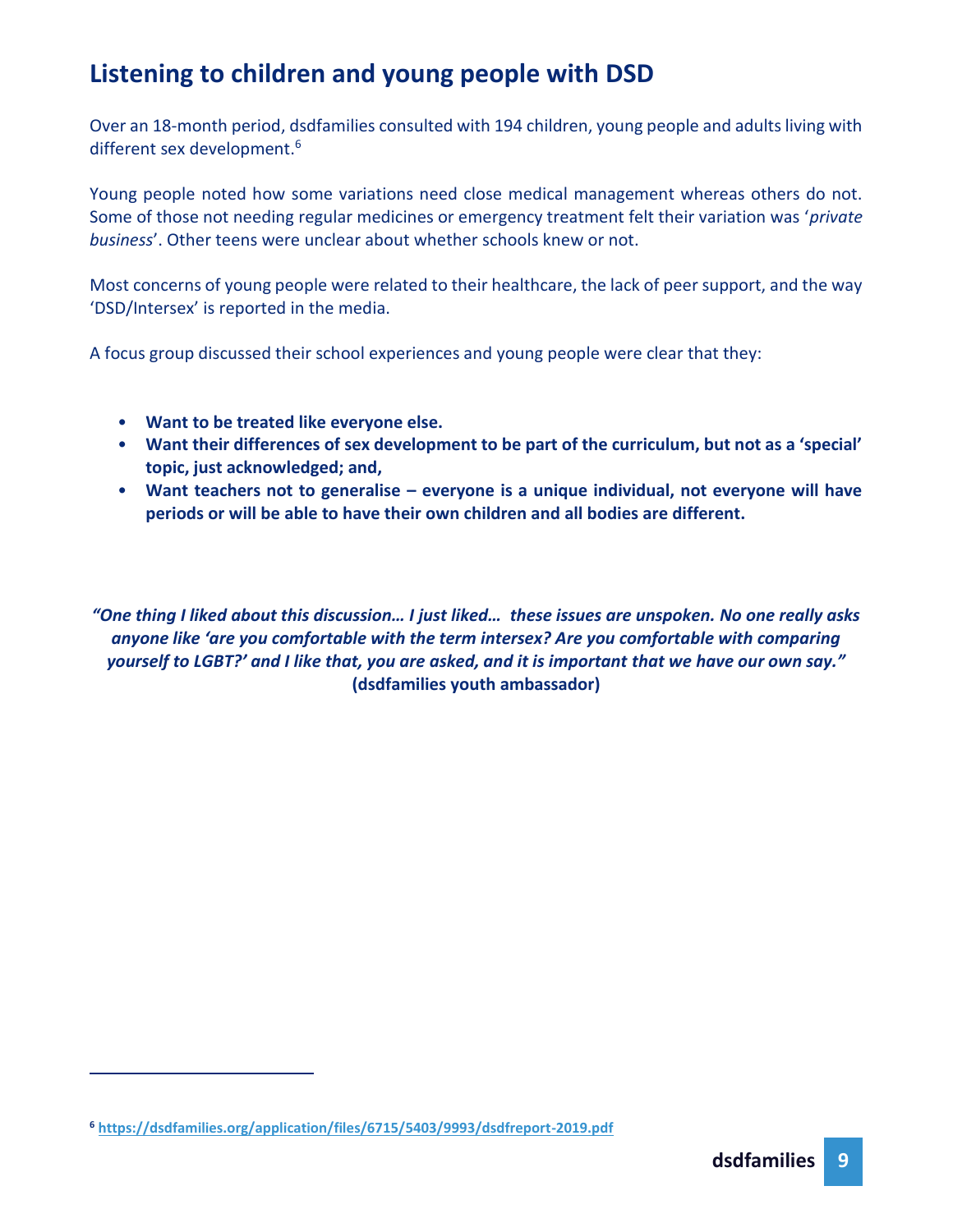## **DSD inclusion in schools**

#### **DSD in RSE and science lessons – guidance for inclusive talk**

The DfE's statutory guidance, 'Supporting pupils at school with medical conditions', advises schools to not make assumptions that all children with a particular medical condition need the same treatment. This is an especially easy trap for teachers to fall into if "intersex" is treated as a homogenous group. These tips should help teachers to see when inclusive talk is possible, to acknowledge difference, without singling out pupils with DSD or treating them as a monolith.

**As schools, especially primary schools, are encouraged to plan Sex Education according to the needs of their pupils, the advice has not been sorted into particular key stages.**

**Try to avoid blanket statements like "all girls have XX chromosomes", or "all boys have XY chromosomes"**. Most girls do, but some girls with DSD may not. For example, girls with CAIS have XY chromosomes, girls with Turner Syndrome have X0 chromosomes.<sup>7</sup> Similarly, some boys with DSD may have XXY chromosomes. Some children may have a mosaic, XY/X0, karyotype.

**Be mindful when teaching about puberty that some children (whether they have a DSD or not) will experience atypical puberties.** For example, when talking about periods, it is useful acknowledge that this may not happen for some girls (this could be for a number of reasons, not just due to DSD), or when talking about development in boys, acknowledge that sometimes a penis might not grow without hormone therapy. This will not only help to include children who already know they have a DSD, but also prepare children who may go onto discover their diagnosis later.

*"[The teacher] said 'every girl has periods', but I know I won't…they told us to draw a 'normal boy and a normal girl'… I felt really angry and got upset"* **(dsdfamilies youth ambassador)**

**<sup>7</sup> When delivering lessons on sex determination for KS4 science, teachers should be clear that what they are teaching is a simplified version, which happens in most cases, but that, like all things in nature, variations do occur.**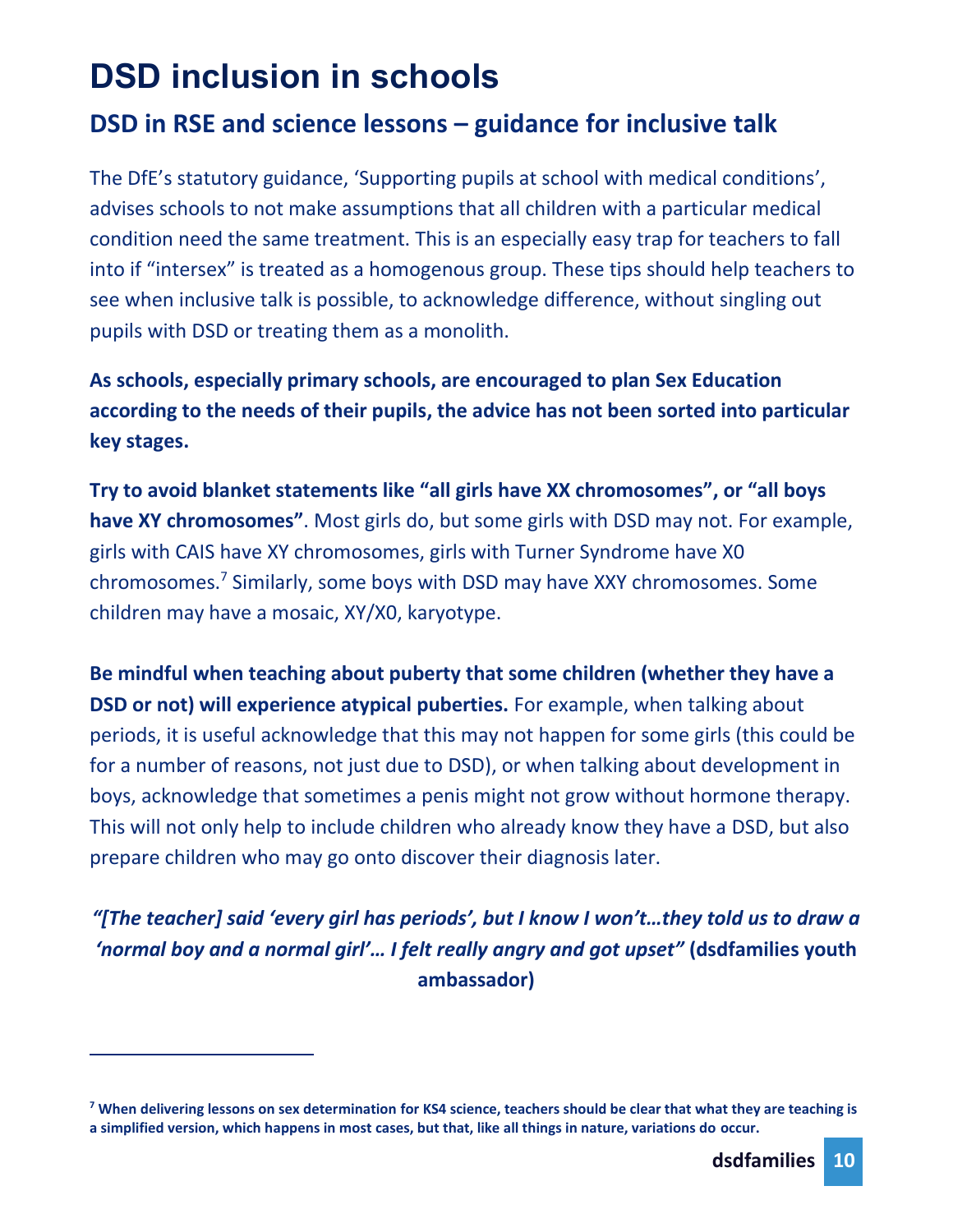**When talking about genitalia, acknowledge that all genitals look a bit different.** Some girls might have a slightly larger clitoris, some boys might have the urethral opening on the underside of their penis, for example.<sup>8</sup>

**Avoid resources that refer to "intersex" as a third sex category.** This is inaccurate and stigmatising and could be very distressing for children with DSD. It is also not inline with schools' responsibility to teach UK equality law accurately to pupils.<sup>9</sup>

**If a child is worried about their puberty or genitalia, and thinks they may have a DSD, the school should encourage them to speak to their parent or carer.** If this is causing a significant issue, they will need to make an appointment to see their GP. They will then consider whether a referral to an endocrinologist and/or gynaecologist may be required. Parents can also be signposted to dsdfamilies for support and information.

**Recognise different ways people can build families.** Some people with DSD will have fertility issues, talking about adoption and fostering will help children to think about what their family may look like in the future as well as building understanding of families where parents may have a DSD.

**Be aware of other medical issues that children with DSD may be facing.** Many resources talk about "intersex" as a "harmless variation". For children who may need to take lifesaving medication or may have related disabilities (see also our 'Practical tips' section for more information about this), this approach could seem exclusionary and dismissive of their needs.

**<sup>8</sup> The Bare Reality series by photographer Laura Dodsworth may provide schools with some excellent resources for exploring how bodies, in particular our genitals, may all look a bit different. Some of her work includes people with VSD[. https://www.lauradodsworth.com/bare-reality-photography](https://www.lauradodsworth.com/bare-reality-photography)**

**<sup>9</sup> The Equality Act 2010 defines sex as "a reference to a person who has a particular protected characteristic is a reference to a man or to a woman". All children with VSD are given a sex of either male or female, in the UK. <https://www.legislation.gov.uk/ukpga/2010/15/section/11>**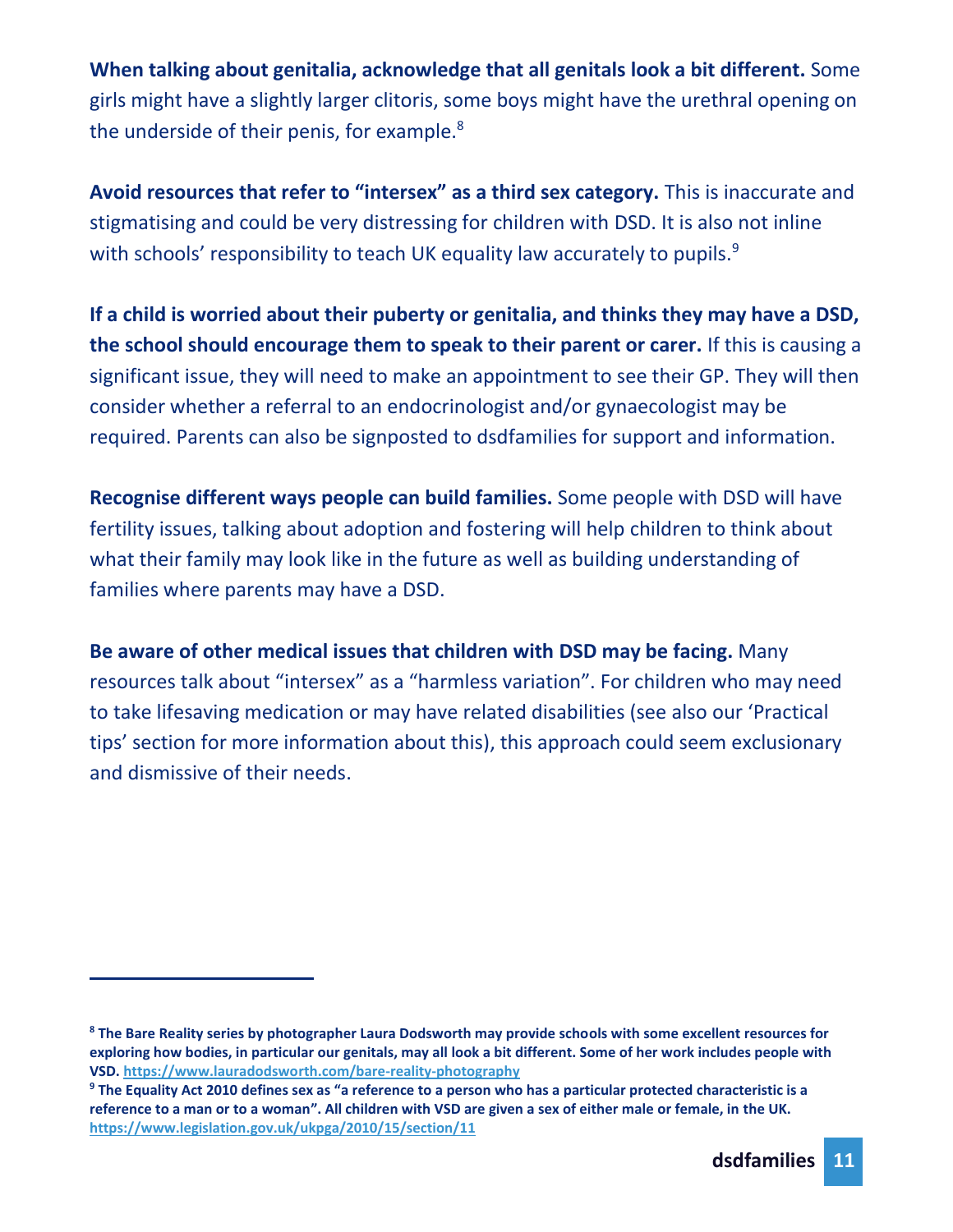**Avoid conflating DSD with LGBT and identity issues.** Although this approach may seem common, most intersex and DSD orgs and consensus statements agree that it is unhelpful and does little to highlight and address actual issues faced by people with DSD (see also the Resources and External Agencies section of this booklet). Schools should also be mindful of this if other students give talks about LGBT+ issues in school.

*"I think it is different in the sense that, well at least when I describe it to people, you get confused very easily with trans people when you describe intersex as something that is within the LGBT acronym which I think… it feels like… it can sort of be like your struggle is overshadowed almost… by something that you are not affected by at all… that you are conflated with."* **(dsdfamilies youth ambassador)**

**Do not pressure children and young people into talking about their DSD.** DSD can be very personal, and the young person should feel comfortable and in control of who they choose to tell and when. **Remember, we are often talking about genitals, as well as intimate medical issues, and we encourage other children to understand that these are private.** Children with DSD may be especially vulnerable in this area and usual safeguarding procedures should apply.

**Be mindful of family members of people with DSD, who may be in class. Siblings especially may be worried about issues surrounding sex or puberty.** Children and young people should also not be put in the position of talking about someone else's DSD.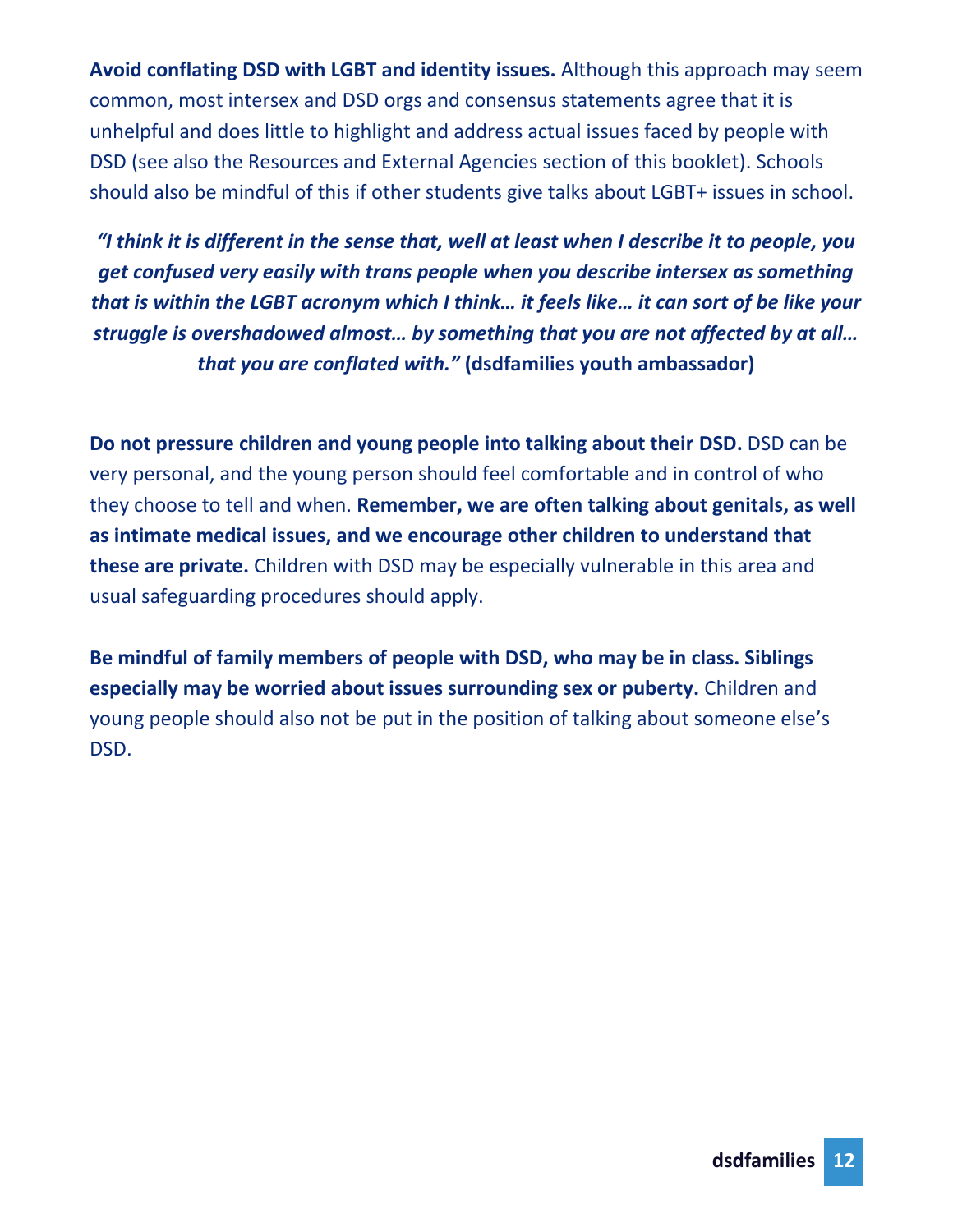#### **Resources and External Agencies**

Schools have a responsibility to ensure all resources are age appropriate, meet the outcome of the relevant part of the curriculum, and are in line with your school's legal duties in relation to impartiality.

When deciding if a resource is suitable, you should consider if it:

- aligns to the teaching requirements set out in the statutory guidance.
- would support pupils in applying their knowledge in different contexts and settings.
- is age-appropriate think about the age, developmental stage, and background of your pupils.
- is evidence-based and contains robust facts and statistics.
- fits into your curriculum plan.
- $\bullet$  is from a credible source<sup>10</sup>

This is particularly important when assessing resources that mention "intersex". **If in doubt about the accuracy of information in materials, when it comes to DSD, schools would be best to err on the side of caution and not use them.**

Teachers also must ensure external agencies are appropriate and their content is in line with schools' legal responsibilities. Schools should be particularly aware of this if inviting LGBT+ speakers into school. Many of these organisations tack 'intersex' onto their training, despite having very little expertise in the area.<sup>1112</sup>

Schools should ask external agencies if they plan to include "intersex" in their materials. If so, they should work with them to ensure content meets with the advice in this guide. If this cannot be done, the speaker should be asked to leave "intersex" out of their materials, or schools should find a different agency to work with.

**<sup>10</sup> https://www.gov.uk/guidance/plan-your-relationships-sex-and-health-curriculum#using-external-agencies**

**<sup>11</sup> <https://pubmed.ncbi.nlm.nih.gov/27210458/> This letter to the Council of Europe explains some of the issues with LGBT+ "intersex inclusion", and how this often ignore the needs and experiences of children and young people living with DSD**

**<sup>12</sup> This essay, by intersex activist Emi Koyama, explores some of the potential benefits and the pitfalls of including the I in LGBT<http://www.intersexinitiative.org/articles/lgbti.html>**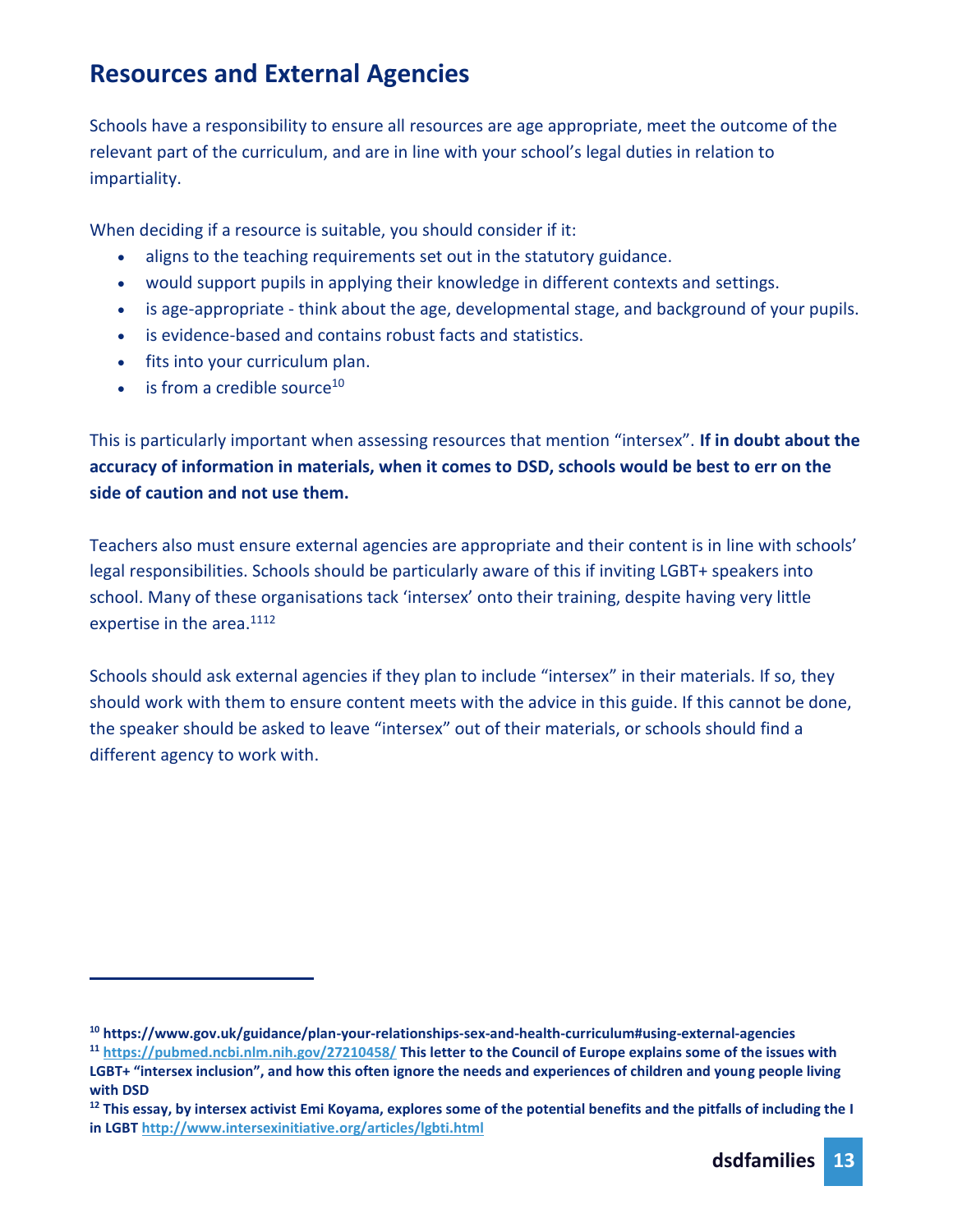### **Practical tips for supporting children and young people with DSD in school**

**Schools should already have a policy in place for supporting pupils at school with medical conditions, which, along with their SEND policy, should address most of the needs of pupils with DSD. 13**

The experiences of dsdfamilies have shown that **some parents chose not to say anything to school unless the child needs regular medication or requires an emergency kit in school**. You can find more information on the **[Living with CAH website](http://www.livingwithcah.com/useful_documents.html)**.

**Some children will need help or more time to use the toilet**. Young children thrive when they know there are clean toilets for their age group nearby and an informed and supportive teacher who does not mind regular voiding.

*"You have to trust the school. If you don't, it is the wrong school. You should talk to the headteacher and tell them that your child is really self-conscious about going to the toilet when other people are there. You don't have to tell them about the condition. Explain that the child doesn't like to admit it and that the teacher should watch out for him. His class teacher should know about it. And if the teacher is watching out then, but not making a big deal out of it, then everything should be fine."* **(dsdfamilies youth ambassador)**

**Some children may dislike having to use communal changing rooms**. This needs to be handled with sensitivity.

**Some parents may simply let school know that their child is well but has medical check-ups and will need time out for appointments.**

**When an underlying condition can contribute to how a child learns and socialises, it might help teachers to know more about their condition**. You can visit the **[Turner Syndrome Support](https://tss.org.uk/)  [Society](https://tss.org.uk/)** and **[Klinefelter's Syndrome Association](https://www.ksa-uk.net/ )** for more information.

**<sup>13</sup>[https://assets.publishing.service.gov.uk/government/uploads/system/uploads/attachment\\_data/file/803956/suppo](https://assets.publishing.service.gov.uk/government/uploads/system/uploads/attachment_data/file/803956/supporting-pupils-at-school-with-medical-conditions.pdf) [rting-pupils-at-school-with-medical-conditions.pdf](https://assets.publishing.service.gov.uk/government/uploads/system/uploads/attachment_data/file/803956/supporting-pupils-at-school-with-medical-conditions.pdf)**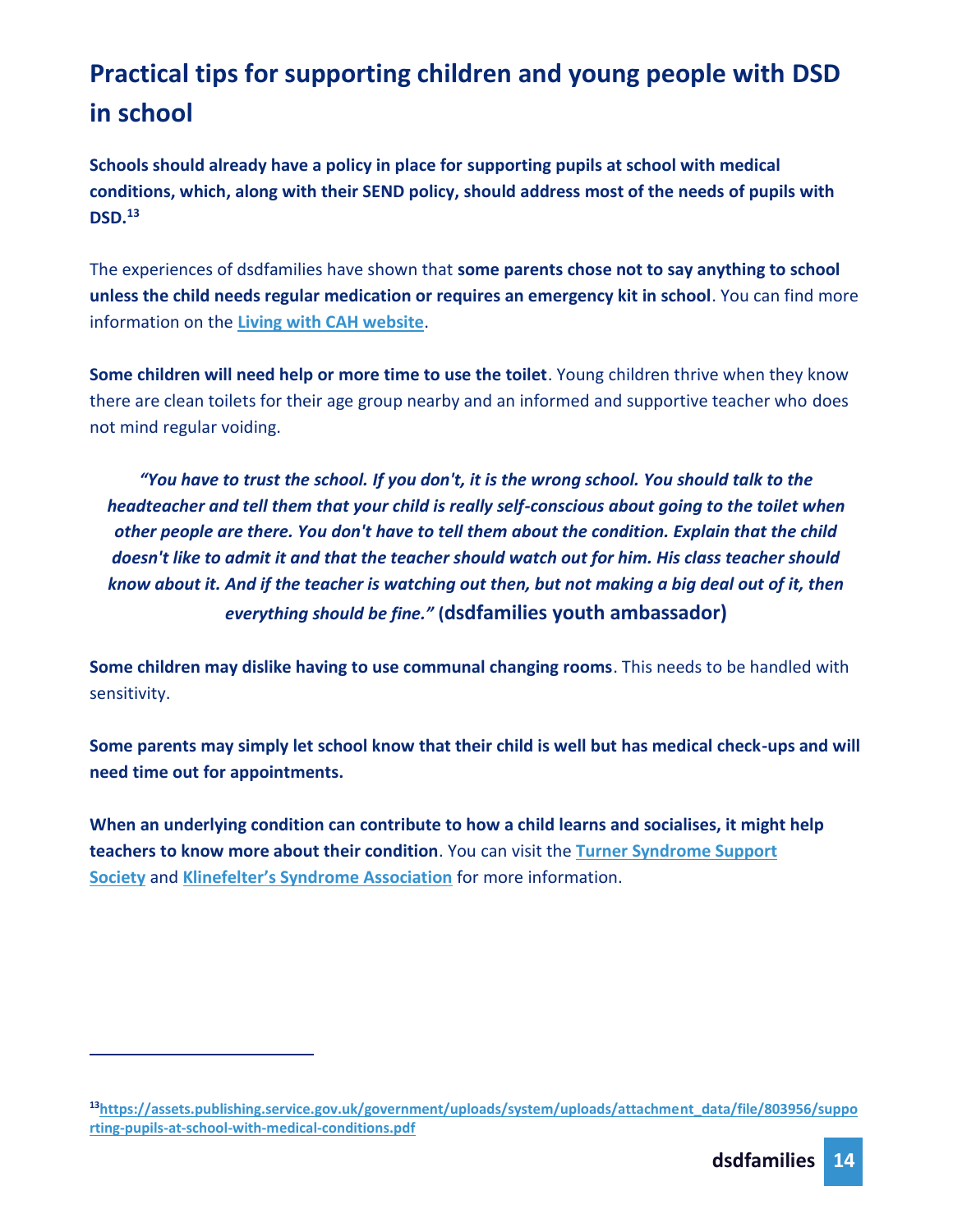#### **Supporting Teachers with DSD**

The DfE's guidance on planning the RSE curriculum reminds school leaders that they also have a responsibility to protect the wellbeing of teachers, especially when subjects might trigger "feelings or thoughts, including of historic, recent or current trauma." School leaders should be aware of the difficult feelings that might arise in staff members with DSD, especially when covering RSE content.

It is also important that staff with DSD do not feel pressured to share this information about themselves. Information about DSD should not be collected for equality and diversity monitoring purposes, unless it is relevant to the role, as this would not be compliant with schools' duties under the GDPR.